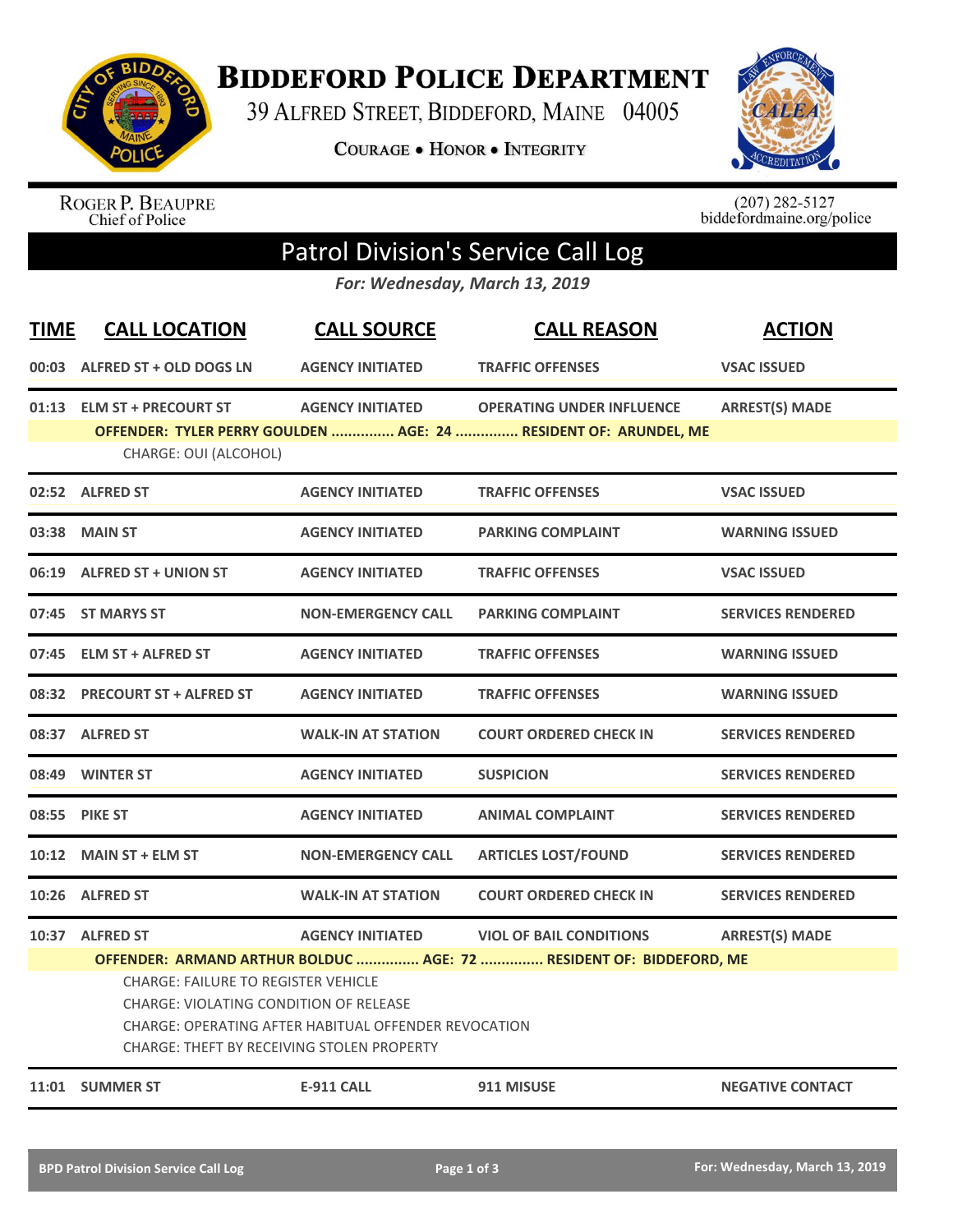| <b>TIME</b>                                                                                                  | <b>CALL LOCATION</b>       | <b>CALL SOURCE</b>        | <b>CALL REASON</b>               | <b>ACTION</b>                |  |  |
|--------------------------------------------------------------------------------------------------------------|----------------------------|---------------------------|----------------------------------|------------------------------|--|--|
|                                                                                                              | 11:04 HILL ST              | <b>AGENCY INITIATED</b>   | <b>TRAFFIC OFFENSES</b>          | <b>WARNING ISSUED</b>        |  |  |
|                                                                                                              | 12:09 MT VERNON ST         | <b>NON-EMERGENCY CALL</b> | <b>WARRANT ARREST</b>            | <b>NEGATIVE CONTACT</b>      |  |  |
|                                                                                                              | 12:23 ALFRED ST            | <b>WALK-IN AT STATION</b> | <b>COURT ORDERED CHECK IN</b>    | <b>SERVICES RENDERED</b>     |  |  |
|                                                                                                              | 12:57 HILL ST              | <b>AGENCY INITIATED</b>   | <b>ANIMAL COMPLAINT</b>          | <b>NEGATIVE CONTACT</b>      |  |  |
|                                                                                                              | 13:43 JOSHUA DR            | <b>NON-EMERGENCY CALL</b> | <b>DISTURBANCE / NOISE</b>       | <b>SERVICES RENDERED</b>     |  |  |
|                                                                                                              | 14:16 PIKE ST              | <b>OTHER</b>              | <b>PAPERWORK</b>                 | <b>SERVICES RENDERED</b>     |  |  |
|                                                                                                              | 14:56 SOUTH ST             | <b>NON-EMERGENCY CALL</b> | <b>SUSPICION</b>                 | <b>REFERRED OTHER AGENCY</b> |  |  |
|                                                                                                              | 15:07 MAIN ST              | <b>E-911 CALL</b>         | <b>SUSPICION</b>                 | <b>NO VIOLATION</b>          |  |  |
|                                                                                                              | 15:09 PIKE ST              | <b>AGENCY INITIATED</b>   | <b>PAPERWORK</b>                 | <b>NEGATIVE CONTACT</b>      |  |  |
|                                                                                                              | <b>15:26 HEALTHCARE DR</b> | <b>E-911 CALL</b>         | 911 MISUSE                       | <b>SERVICES RENDERED</b>     |  |  |
|                                                                                                              | <b>15:40 PIKE ST</b>       | <b>AGENCY INITIATED</b>   | <b>PAPERWORK</b>                 | <b>PAPERWORK SERVED</b>      |  |  |
|                                                                                                              | 15:50 GEORGE ST            | <b>AGENCY INITIATED</b>   | <b>PAPERWORK</b>                 | <b>NEGATIVE CONTACT</b>      |  |  |
|                                                                                                              | 16:05 SOUTH ST             | <b>NON-EMERGENCY CALL</b> | <b>DISTURBANCE / NOISE</b>       | <b>SERVICES RENDERED</b>     |  |  |
| 16:09                                                                                                        | <b>ALFRED ST</b>           | <b>AGENCY INITIATED</b>   | <b>PAPERWORK</b>                 | <b>NEGATIVE CONTACT</b>      |  |  |
| 16:37                                                                                                        | <b>MAIN ST</b>             | <b>AGENCY INITIATED</b>   | <b>TRAFFIC OFFENSES</b>          | <b>VSAC ISSUED</b>           |  |  |
|                                                                                                              | 16:56 ALFRED ST            | <b>WALK-IN AT STATION</b> | <b>PAPERWORK</b>                 | <b>SERVICES RENDERED</b>     |  |  |
|                                                                                                              | 17:32 POOL ST + DECARY RD  | <b>AGENCY INITIATED</b>   | <b>TRAFFIC OFFENSES</b>          | <b>VSAC ISSUED</b>           |  |  |
|                                                                                                              | 18:25 MEDICAL CENTER DR    | <b>E-911 CALL</b>         | 911 MISUSE                       | <b>SERVICES RENDERED</b>     |  |  |
|                                                                                                              | 18:38 SOUTH ST + ELM ST    | <b>AGENCY INITIATED</b>   | <b>TRAFFIC OFFENSES</b>          | <b>WARNING ISSUED</b>        |  |  |
|                                                                                                              | 18:56 ALFRED ST            | <b>AGENCY INITIATED</b>   | <b>TRAFFIC OFFENSES</b>          | <b>WARNING ISSUED</b>        |  |  |
|                                                                                                              | 18:58 ELM ST + GRAYSON ST  | <b>AGENCY INITIATED</b>   | <b>TRAFFIC OFFENSES</b>          | <b>WARNING ISSUED</b>        |  |  |
|                                                                                                              | 19:00 ELM ST + MASON ST    | <b>AGENCY INITIATED</b>   | <b>TRAFFIC OFFENSES</b>          | <b>WARNING ISSUED</b>        |  |  |
|                                                                                                              | 19:05 SUMMER ST            | <b>WALK-IN AT STATION</b> | <b>CRIM THREAT / TERRORIZING</b> | <b>REPORT TAKEN</b>          |  |  |
|                                                                                                              | 19:07 ALFRED ST + MAY ST   | <b>AGENCY INITIATED</b>   | <b>TRAFFIC OFFENSES</b>          | <b>CITATION ISSUED</b>       |  |  |
| OFFENDER: THOMAS E HUMPHREY  AGE: 73  RESIDENT OF: SANFORD, ME<br><b>CHARGE: FAILURE TO REGISTER VEHICLE</b> |                            |                           |                                  |                              |  |  |
|                                                                                                              | 19:31 MAY ST + LESSARD AVE | <b>AGENCY INITIATED</b>   | <b>TRAFFIC OFFENSES</b>          | <b>WARNING ISSUED</b>        |  |  |